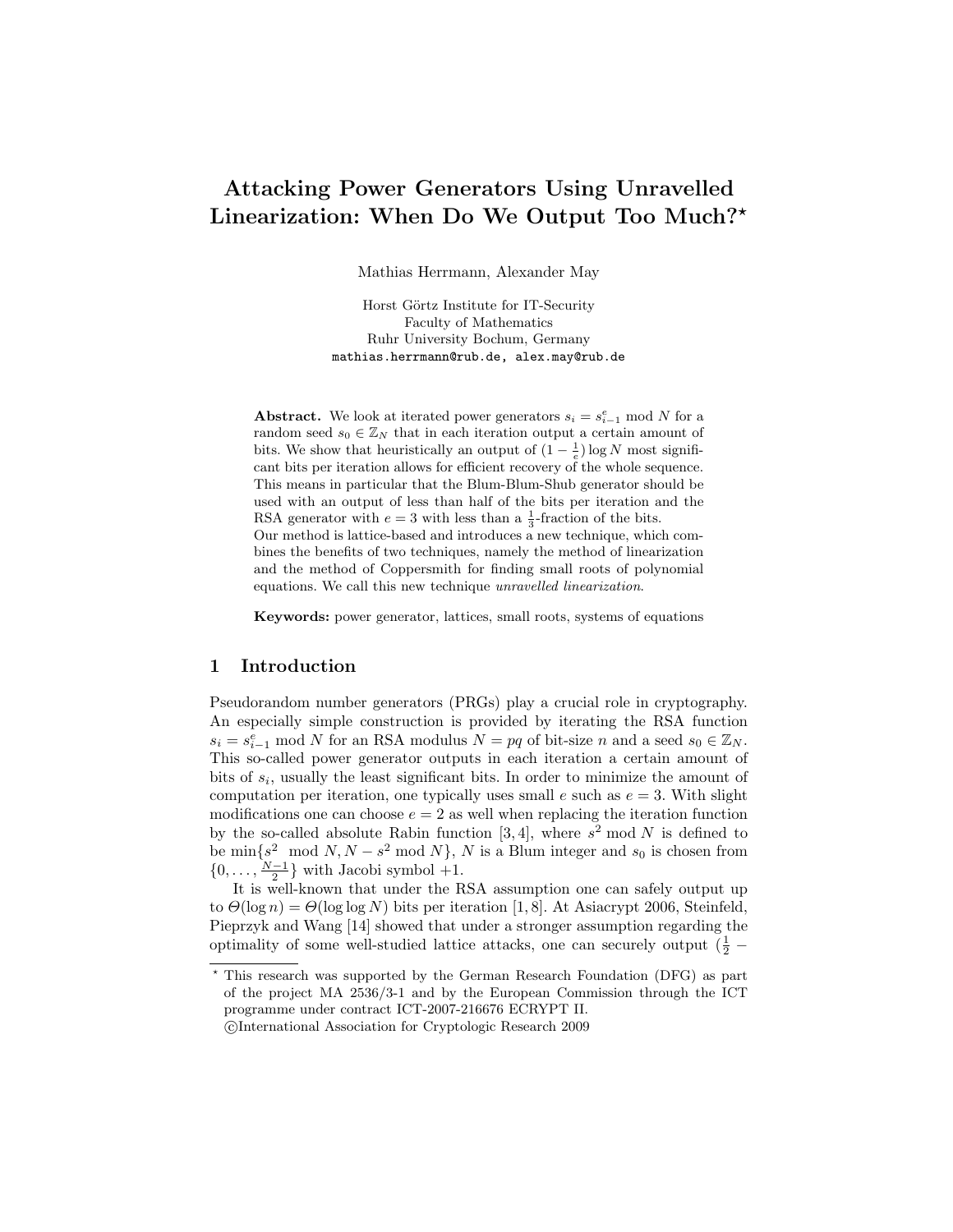$\frac{1}{e} - \epsilon - o(1)$  bits. The assumption is based on a specific RSA one-wayness problem, where one is given an RSA ciphertext  $c = m^e \mod N$  together with a certain fraction of the plaintext bits of  $m$ , and one has to recover the whole plaintext m. We call this generator the SPW generator. The SPW generator has the desirable property that one can output a constant fraction  $\Omega(\log N)$  of all bits per iteration. Using an even stronger assumption, Steinfeld, Pieprzyk and Wang could improve the output size to  $(\frac{1}{2} - \frac{1}{2e} - \epsilon - o(1))n$  bits.

A natural question is whether the amount of output bits of the SPW generator is maximal. Steinfeld et al.'s security proof uses in a black-box fashion the security proof of Fischlin and Schnorr for RSA bits [8]. This proof unfortunately introduces a factor of  $\frac{1}{2}$  for the output rate of the generator. So, Steinfeld et al. conjecture that one might improve the rate to  $(1 - \frac{1}{e} - \epsilon)n$  using a different proof technique. Here,  $\epsilon$  is a security parameter and has to be chosen such that performing  $2^{\epsilon n}$  operations is infeasible. We show that this bound is essentially the best that one can hope for by giving an attack up to the bound  $(1 - \frac{1}{e})n$ .

In previous cryptanalytic approaches, upper bounds for the number of output bits have been studied by Blackburn, Gomez-Perez, Gutierrez and Shparlinski [2]. For  $e = 2$  and a class of PRGs similar to power generators (but with prime moduli), they showed that provably  $\frac{2}{3}n$  bits are sufficient to recover the secret seed  $s_0$ . As mentioned in Steinfeld et al., this bound can be generalized to  $(1 - \frac{1}{e+1})n$  using the heuristic extension of Coppersmith's method [7] to multivariate equations.

**Our contribution:** We improve the cryptanalytic bound to  $(1 - \frac{1}{e})n$  bits using a new heuristic lattice-based technique. Notice that the two most interesting cases are  $e = 2, 3$ , the Blum-Blum-Shub generator and the RSA generator. For these cases, we improve on the best known attack bounds from  $\frac{2}{3}n$  to  $\frac{1}{2}n$  and from  $\frac{3}{4}n$ to  $\frac{2}{3}n$ , respectively. Unfortunately — similar to the result of Blackburn et al. [2] — our results are restricted to power generators that output most significant bits in each iteration. It remains an open problem to show that the bounds hold for least significant bits as well.

Our improvement comes from a new technique called unravelled linearization, which is a hybrid of lattice-based linearization (see [13] for an overview) and the lattice-based technique due to Coppersmith [7]. Let us illustrate this new technique with a simple example. Assume we want to solve a polynomial equation  $x^2 + ax + b = y \mod N$  for some given  $a, b \in \mathbb{Z}_N$  and some unknowns  $x, y$ . This problem can be considered as finding the modular roots of a univariate polynomial  $f(x) = x^2 + ax + b$  with some error y.

It is a well-known heuristic that a linear modular equation can be easily solved by computing a shortest lattice vector, provided that the absolute value of the product of the unknowns is smaller than the modulus [13]. In order to linearize our equation, we substitute  $u := x^2$  and end up with a linear equation in  $u, x, y$ . This can be solved whenever  $|uxy| < N$ . If we assume for simplicity that the unknowns x, y are of the same size, this yields the condition  $|x| < N^{\frac{1}{4}}$ .

However, in the above case it is easy to see that this linearization is not optimal. A better linearization would define  $u := x^2 - y$ , leaving us with a linear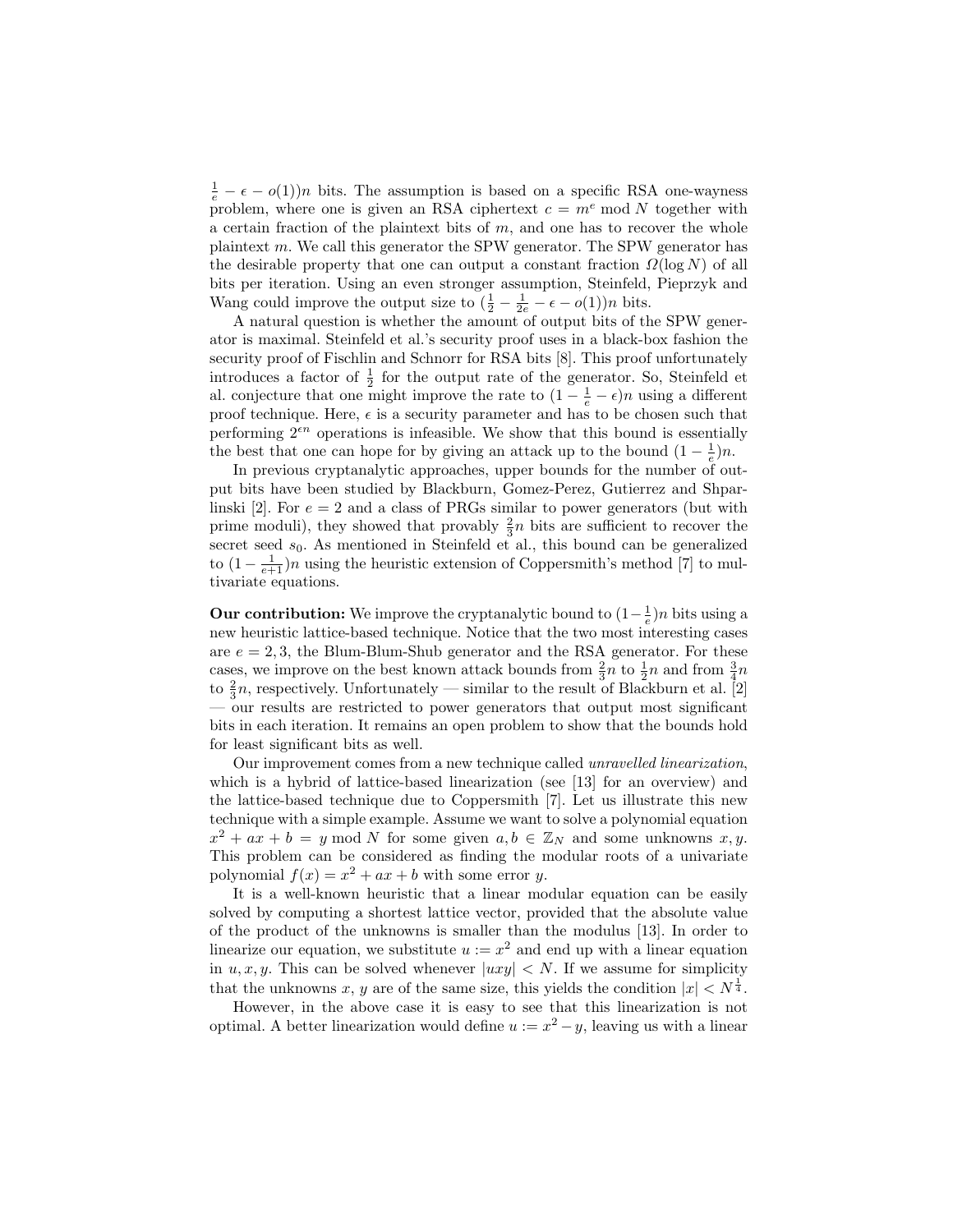equation in u, x only. This yields the superior condition  $|x| < N^{\frac{1}{3}}$ . So one benefits from the fact that one can easily glue variables together, in our case  $x^2$  and y, whenever this does not change the size of the larger variable. In our example this would also work when y had a known coefficient c of size  $|c| \approx |y|$ .

The main benefit from the attack of Blackburn et al. [2] comes from a clever linearization of the variables that occur in the case of power generators. While on the one hand such a linearization of a polynomial equation offers some advantages, on the other hand we lose the algebraic structure. Performing e.g. the substitution  $u := x^2$ , one obtains a linear equation in  $u, x, y$  but the property that  $u$  and  $x$  are algebraically dependent — one being the square of the other — is completely lost. Naturally, this drawback becomes more dramatic when looking at higher degree polynomials.

As a consequence, Coppersmith  $[6, 5, 7]$  designed in 1996 a lattice-based method that is well-suited for exploiting polynomial structures. The underlying idea is to additionally use algebraic relations before linearization. Let us illustrate this idea with our example polynomial  $f(x, y) = x^2 + ax + b - y$ . We know that whenever f has a small root modulo N, then also  $xf = x^3 + ax^2 + bx - xy$ shares this root. Using  $xf$  as well, we obtain two modular equations in five unknowns  $x^3, x^2, x, y, xy$ . Notice that the unknowns  $x^2$  and x are re-used in the second equation which reflects the algebraic structure. So even after linearizing both equations, Coppersmith's method preserves some polynomial structure. In addition to multiplication of f by powers of x and  $y$  — which is often called shifting in the literature — one also allows for powers  $f^i$  with the additional benefit of obtaining equations modulo larger moduli  $N^i$ .

When we compute the enabling condition with Coppersmith's method for our example  $f(x, y)$  using an optimal shifting and powering, we obtain a bound of  $|x| \leq N^{\frac{1}{3}}$ . So the method yields a better bound than naive linearization, but cannot beat the bound of the more clever linearization with  $u := x^2 - y$ . Even worse, Coppersmith's method results in the use of lattices of much larger dimension.

To summarize, linearization makes use of the similarity of coefficients in a polynomial equation, whereas Coppersmith's method basically makes use of the structure of the polynomial's monomial set.

Motivation for unravelled linearization: Our new technique of unravelled linearization aims to bring together the best of both worlds. Namely, we allow for clever linearization but still exploit the polynomial structure. Unravelled linearization proceeds in three steps: linearization, basis construction, and unravellation. Let us illustrate these steps with our example  $f(x, y)$ , where we use the linearization  $u := x^2 - y$  in the first step. In this case, we end up with a linear polynomial  $q(u, x)$ . Similar to Coppersmith's approach, in the second step we use shifts and powers of this polynomial. E.g.,  $g^2$  defines an equation in the unknowns  $u^2, ux, x^2, u, x$  modulo  $N^2$ . But since we start with a *linear* polynomial  $g$ , this alone will not bring us any benefits, because the algebraic structure got lost in the linearization process from  $f$  to  $g$ .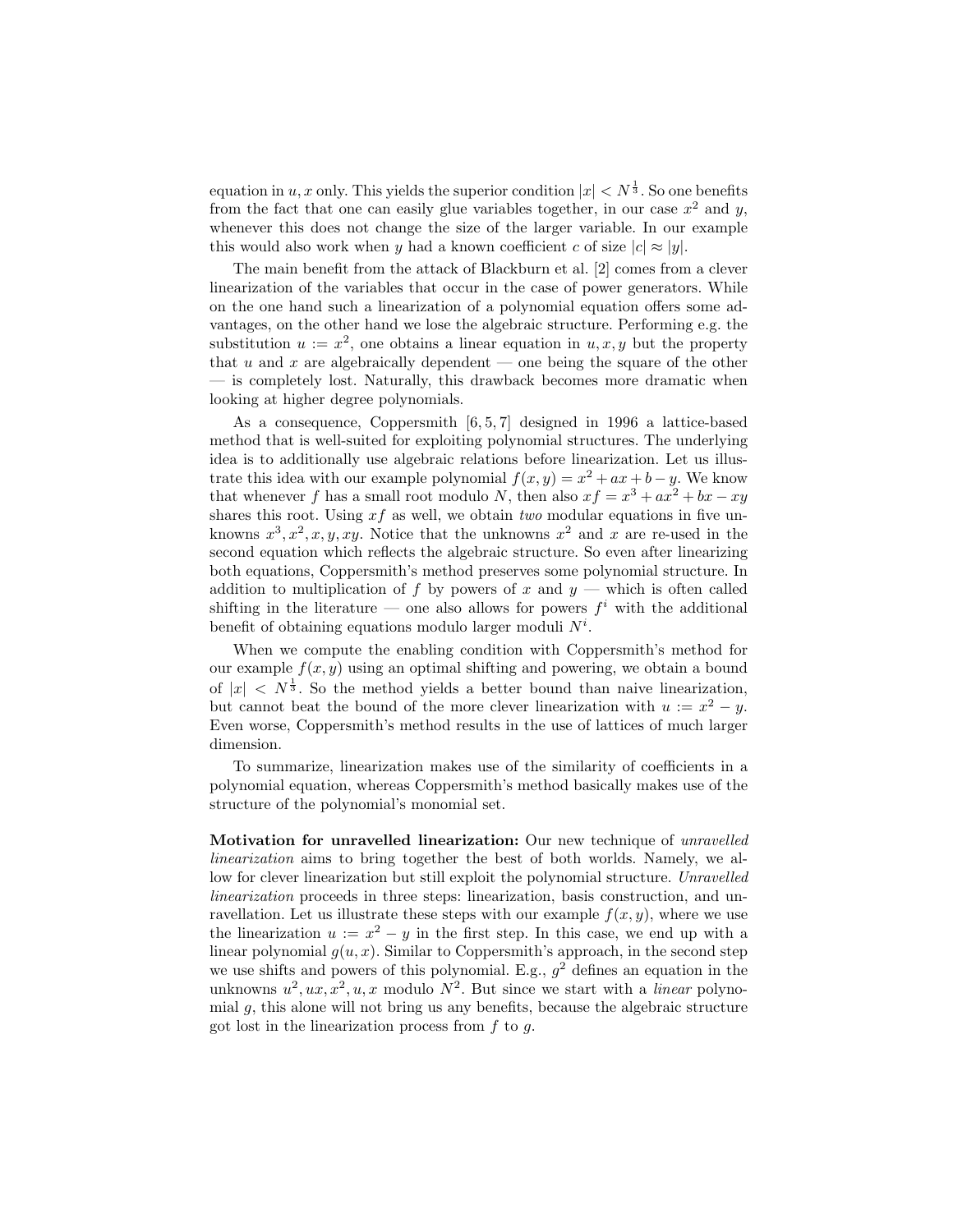Therefore, in the third step we partially unravel the linearization for  $g^2$  using the relation  $x^2 = y + u$ . The unravelled form of  $g^2$  defines a modular equation in the unknowns  $u^2, ux, y, u, x$ , where we basically substitute the unknown  $x^2$  by the unknown y. Notice here, that we can reuse the variable u which occurs in  $g^2$ anyway. This substitution leads to a significant gain, since  $y$  is much smaller in size than  $x^2$ .

In the present paper, we elaborate on this simple observation that unravelling of linearization brings benefits to lattice reduction algorithms. We use the equations that result from the power generator as a case study for demonstrating the power of unravelled linearization, but we are confident that our new technique will also find new applications in various other contexts.

The paper is organized as follows. In Section 2 we will fix some very basic notions for lattices. In Section 3 we define our polynomials from the power generator with  $e = 2$  and give a toy example with only two PRG iterations that illustrates how unravelled linearization works. This already leads to an improved bound of  $\frac{7}{11}n$ . In Section 4 we generalize to arbitrary lattice dimension (bound  $\frac{3}{5}n$ ) and in Section 5 we generalize to an arbitrary number of PRG iterations (bound  $\frac{1}{2}n$ ). In Section 6 we finally generalize to an arbitrary exponent e. Since our attacks rely on Coppersmith-type heuristics, we verify the heuristics experimentally in Section 7.

### 2 Basics on Lattices

Let  $\mathbf{b}_1, \ldots, \mathbf{b}_d \in \mathbb{Q}^d$  be linearly independent. Then the set

$$
L := \left\{ \mathbf{x} \in \mathbb{Q}^d \mid \mathbf{x} = \sum_{i=1}^d a_i \mathbf{b_i}, a_i \in \mathbb{Z} \right\}
$$

is called a lattice L with basis matrix  $B \in \mathbb{Q}^{d \times d}$ , having the vectors  $\mathbf{b_1}, \ldots, \mathbf{b_d}$  as row vectors. The parameter d is called the lattice dimension, denoted by  $\dim(L)$ . The determinant of the lattice is defined as  $\det(L) := |\det(B)|$ .

The famous LLL algorithm [10] computes a basis consisting of short and pairwise almost orthogonal vectors. Let  $\mathbf{v}_1, \ldots, \mathbf{v}_d$  be an LLL-reduced lattice basis with Gram-Schmidt orthogonalized vectors  $\mathbf{v}_1^*, \ldots, \mathbf{v}_d^*$ . Intuitively, the property of pairwise almost orthogonal vectors  $\mathbf{v}_1, \ldots, \mathbf{v}_d$  implies that the norm of the Gram-Schmidt vectors  $\mathbf{v}_1^*, \ldots, \mathbf{v}_d^*$  cannot be too small. This is quantified in the following theorem of Jutla [9] that follows from the LLL paper [10].

**Theorem 1 (LLL).** Let L be a lattice spanned by  $B \in \mathbb{Q}^{d \times d}$ . On input B, the  $L^3$ -algorithm outputs an LLL-reduced lattice basis  ${v_1, \ldots, v_d}$  with

$$
\|\mathbf{v}_i^*\| \ge 2^{\frac{1-i}{4}} \left(\frac{\det(L)}{b_{max}^{d-i}}\right)^{\frac{1}{i}} \quad \text{for } i = 1, \dots, d
$$

in time polynomial in d and in the bit-size of the largest entry  $b_{max}$  of the basis matrix B.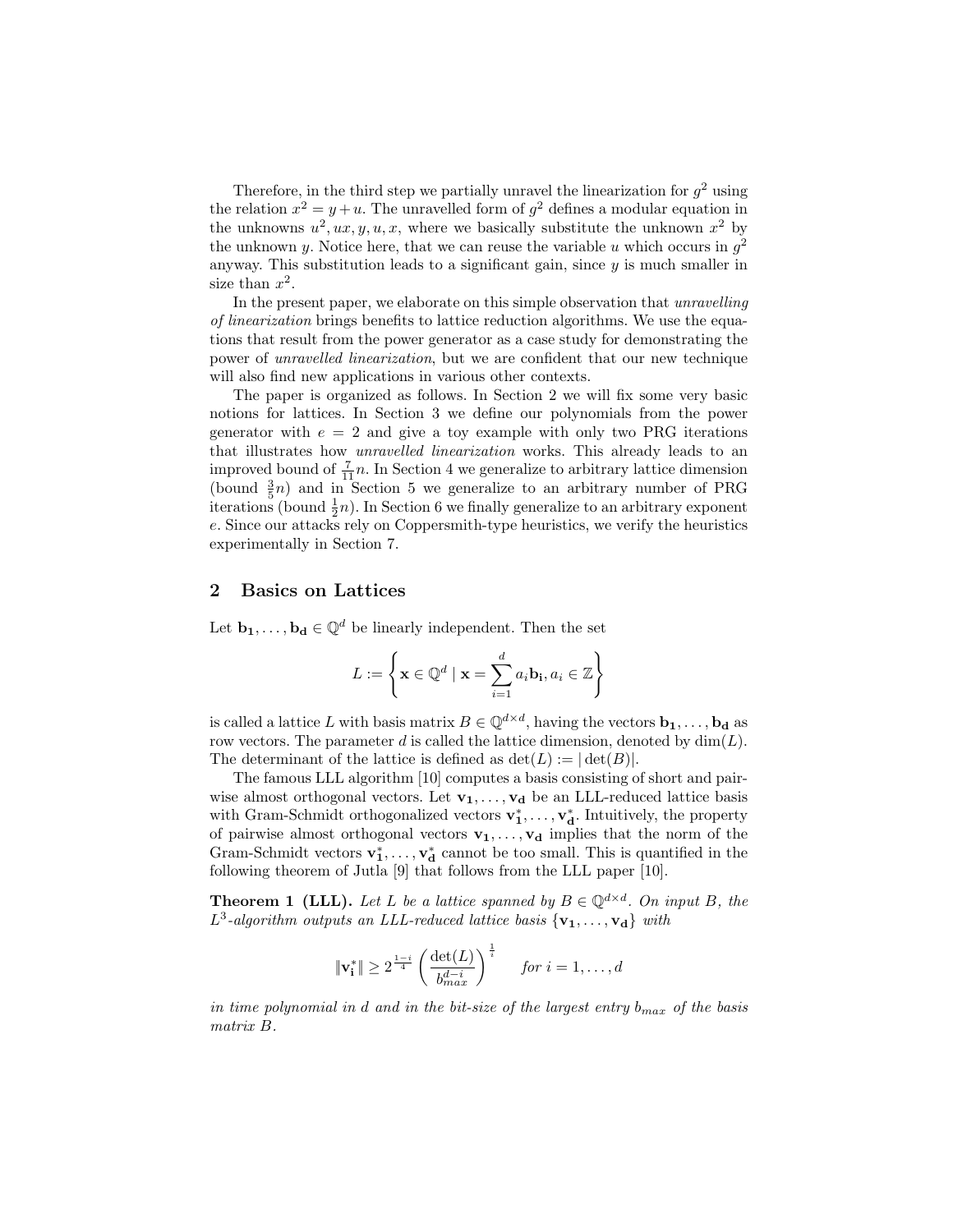### 3 Power Generators with  $e = 2$  and Two Iterations

Let us consider power generators defined by the recurrence sequence

$$
s_i = s_{i-1}^e \bmod N,
$$

where N is an RSA modulus and  $s_0 \in \mathbb{Z}_N$  is the secret seed.

Suppose that the power generator outputs in each iteration the most significant bits  $k_i$  of  $s_i$ , i.e.  $s_i = k_i + x_i$ , where the  $k_i$  are known for  $i \ge 1$  and the  $x_i$ are unknown.

Our goal is to recover all  $x_i$  for a number of output bits  $k_i$  that is as small as possible. In other word, if we define  $x_i < N^{\delta}$  then we have to find an attack that maximizes  $\delta$ .

Let us start with the most simple case of two iterations and  $e = 2$ . The best known bound is  $\delta = \frac{1}{3}$  due to Blackburn et al. [2]. We will later generalize to an arbitrary number of iterations and also to an arbitrary e.

For the case of two iterations, we obtain

$$
s_1 = k_1 + x_1
$$
 and  $s_2 = k_2 + x_2$ ,

for some unknown  $s_i, x_i$ . The recurrence relation of the generator  $s_2 = s_1^2 \mod N$ yields  $k_2 + x_2 = (k_1 + x_1)^2 \text{ mod } N$ , which results in the polynomial equation

$$
x_1^2 - x_2 + \underbrace{2k_1}_{a} x_1 + \underbrace{k_1^2 - k_2}_{b} = 0 \text{ mod } N.
$$

Thus, we search for small modular roots of  $f(x_1, x_2) = x_1^2 - x_2 + ax_1 + b$  modulo  $N$ .

Let us first illustrate our new technique called *unravelled linearization* with a small-dimensional lattice attack before we apply it in full generality in Section 4.

**Step 1:** Linearize  $f(x_1, x_2)$  into g.

We make the substitution  $u := x_1^2 - x_2$ . This leaves us with a linear polynomial  $g(u, x_1) = u + ax_1 + b.$ 

Step 2: Basis construction.

Defining standard shifts and powers for  $g$  is especially simple, since  $g$  is a linear polynomial. If we fix a total degree bound of  $m = 2$ , then we choose g, xg and  $g^2$ .

Let  $X := N^{\delta}$  be an upper bound for  $x_1, x_2$ . Then  $U := N^{2\delta}$  is an upper bound for  $u$ . The choice of the shift polynomials results in a lattice  $L$  spanned by the rows of the lattice basis B depicted in Figure 1.

Let  $(u_0, x_0)$  be a root of g. Then the vector  $\mathbf{v} = (1, x_0, x_0^2, u_0, u_0x_0, u_0^2, k_1, k_2, k_3)B$ has its right-hand three last coordinates equal to 0 for suitably chosen  $k_i \in \mathbb{Z}$ . Hence we can write **v** as  $\mathbf{v} = (1, \frac{x_0}{X}, \dots, \frac{u_0^2}{U^2}, 0, 0, 0)$ . Since  $|u_0| \leq U$  and  $|x_0| \leq X$ , we obtain  $\|\mathbf{v}\| \leq \sqrt{6}$ .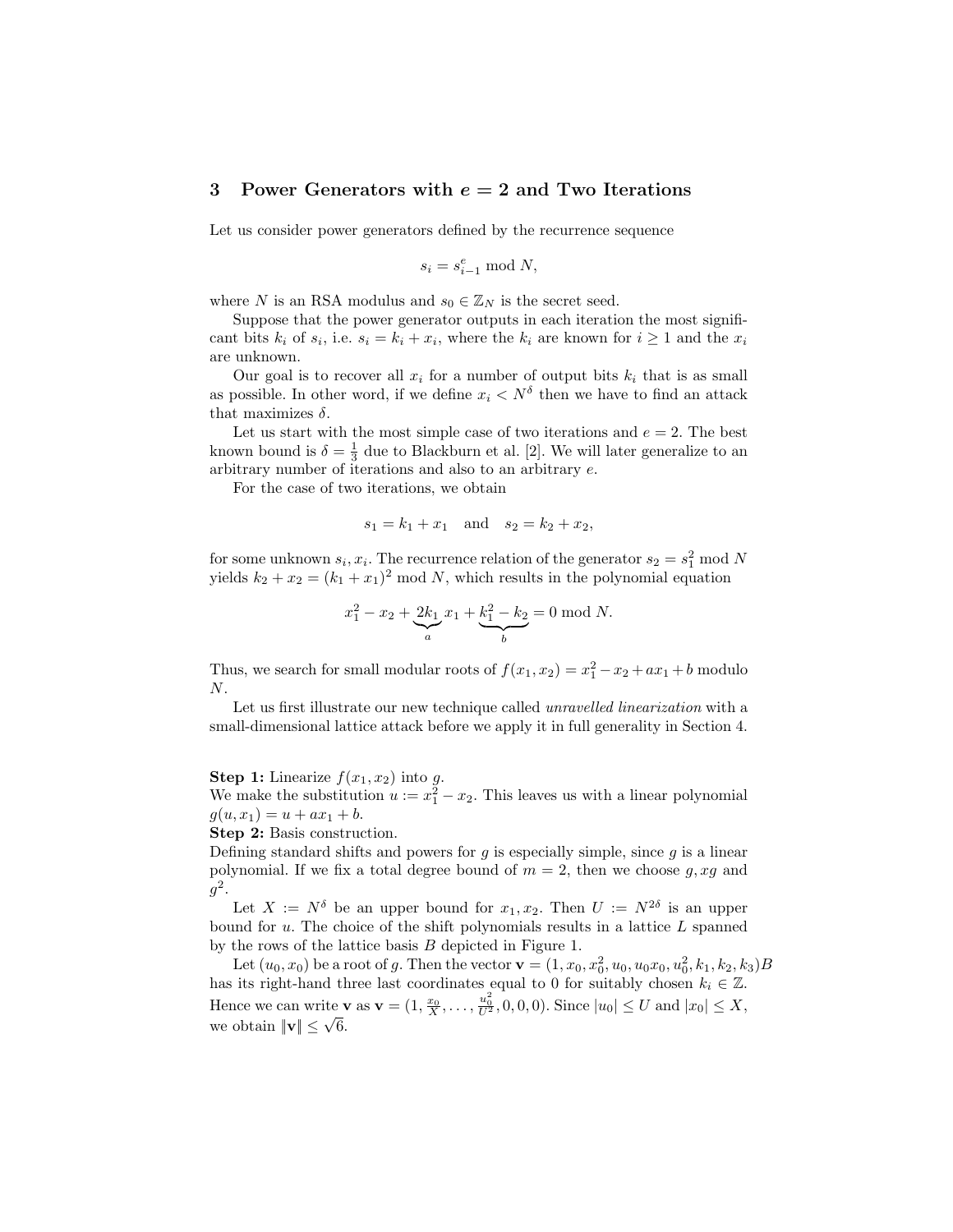

Fig. 1: After linearization and standard shifts and powers for  $m = 2$ .

To summarize, we are looking for a short vector v in the 6-dimensional sublattice  $L' = L \cap (\mathbb{Q}^6 \times 0^3)$  with  $\|\mathbf{v}\| \leq \sqrt{\dim(L')}$ . Let  $\mathbf{b_1}, \ldots, \mathbf{b_6}$  be an LLL-reduced basis of  $L'$  with orthogonalized basis  $\mathbf{b}_1^*, \ldots, \mathbf{b}_6^*$ . Coppersmith [7] showed that any vector  $\mathbf{v} \in L'$  that is smaller than  $\mathbf{b}_6^*$  must lie in the sub-space spanned by  $\mathbf{b}_1, \ldots, \mathbf{b}_5$ , i.e. v is orthogonal to  $\mathbf{b}_6^*$ . This immediately yields a coefficient vector of a polynomial  $h(u, x_1)$ , which has the same roots as  $g(u, x_1)$ , but over the integers instead of modulo  $N$ . Assume that we can find two such polynomials  $h_1, h_2$ , then we can compute all small roots by resultant computation provided that  $h_1, h_2$  do not share a common divisor. The only heuristic of our method is that the polynomials  $h_1, h_2$  are indeed coprime.

By the LLL-Theorem (Theorem 1), an orthogonalized LLL-basis contains a vector  $\mathbf{b}_{\mathbf{d}}^*$  in L' with  $\|\mathbf{b}_{\mathbf{d}}^*\| \ge c(d) \det(L')^{\frac{1}{d}}$ , where  $c(d) = 2^{\frac{1-d}{4}}$ . Thus, if the condition

$$
c(d)\det(L')^{\frac{1}{d}} \ge \sqrt{d}
$$

holds, then  $\bar{\mathbf{v}} = (1, \frac{x_0}{X}, \dots, \frac{u_0^2}{U^2})$  will be orthogonal to the vector  $\mathbf{b}_d^*$ .

Since  $\det(L')$  is a function of N, we can neglect  $d = \dim(L')$  for large enough N. This in turn simplifies our condition to

$$
\det(L') \ge 1.
$$

Moreover, one can show by a unimodular transformation of B that  $det(L') =$  $\det(L)$ .

For our example, the enabling condition  $\det(L) \geq 1$  translates to  $U^4 X^4 \leq$  $N^4$ . Plugging in the values of  $X := N^{\delta}$  and  $U := N^{2\delta}$ , this leads to the condition  $\delta \leq \frac{1}{3}$ . Notice that this is exactly the condition from Blackburn et al. [2]. Namely, if the PRG outputs  $\frac{2}{3}n$  bits per iteration, then the remaining  $\frac{1}{3}n$  bits can be found in polynomial time.

We will now improve on this result by unravelling the linearization of g.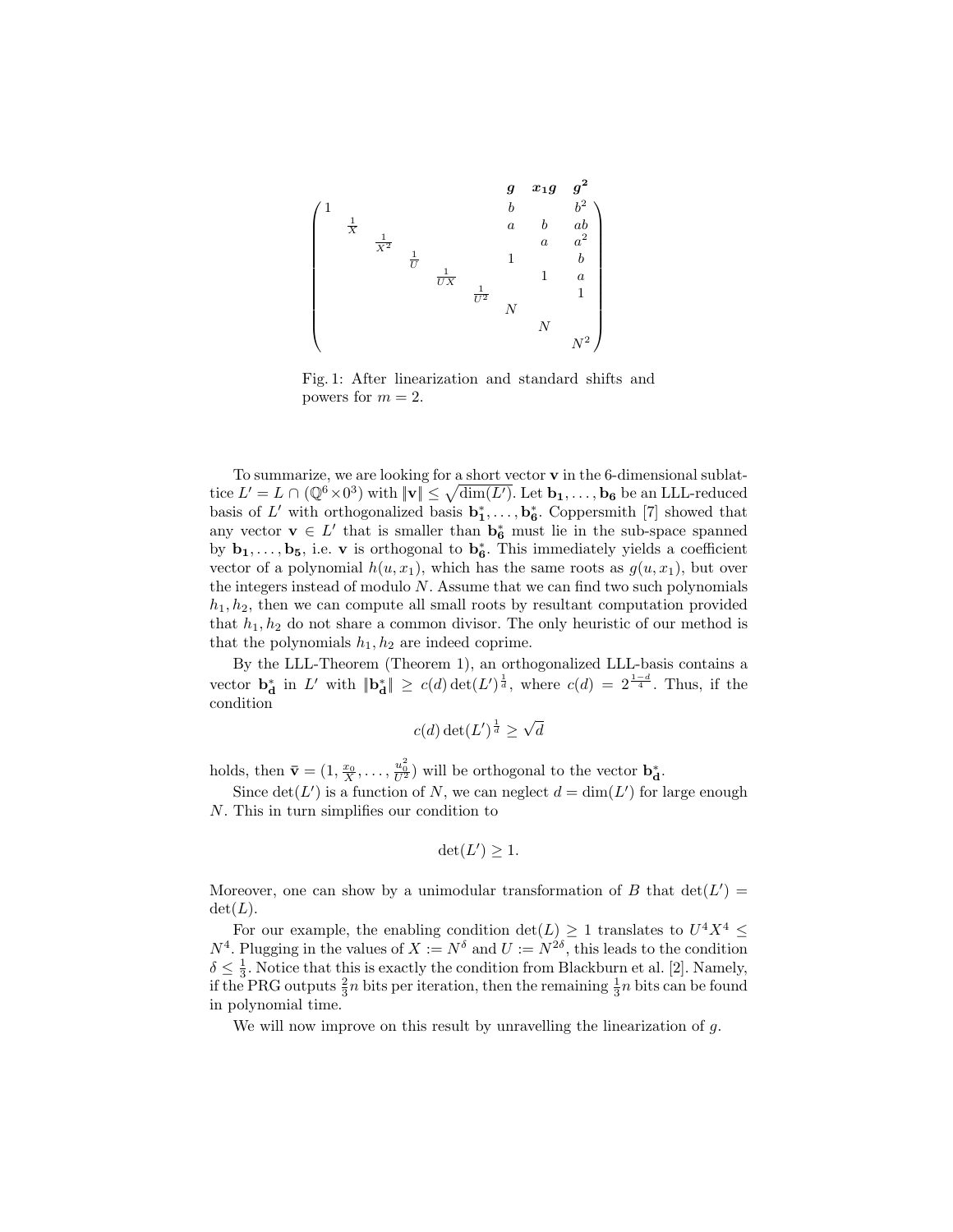#### **Step 3:** Unravel  $g$ 's linearization.

We unravel the linearization by back-substitution of  $x_1^2 = u + x_2$ . This slightly changes our lattice basis (see Fig. 2).



Fig. 2: After unravelling the linearization.

The main difference is that the determinant of the new lattice  $L_u$  increases by a factor of X. Thus our enabling condition  $\det(L_u) \geq 1$  yields  $U^4 X^3 \leq N^4$  or equivalently  $\delta \leq \frac{4}{11}$ . This means that if the PRG outputs  $\frac{7}{11}n$  of the bits in each of two iterations, then we can reconstruct the remaining  $\frac{4}{11}n$  bits of both iterations in polynomial time. This beats the previous bound of  $\frac{1}{3}n$ .

We would like to stress again that our approach is heuristic. We construct two polynomials  $h_1, h_2$ .<sup>1</sup> The polynomials  $h_1, h_2$  contain a priori three variables  $x_1, x_2, u$ , but substituting u by  $x_1^2 - x_2$  results in two bivariate polynomials  $h'_1, h'_2$ . Then, we hope that  $h'_1$  and  $h'_2$  are coprime and thus allow for efficient root finding. We verified this heuristic with experiments in Section 7.

## 4 Generalization to Lattices of Arbitrary Dimension

The linearization step from  $f(x_1, x_2)$  to  $g(u, x_1)$  is done as in the previous section using  $u := x_1^2 - x_2$ . For the basis construction step, we fix an integer m and define the following collection of polynomials

$$
g_{i,j}(u, x_1) := x_1^j g^i(u, x_1)
$$
 for  $i = 1, ..., m$  and  $j = 0, ..., m - i$ . (1)

In the unravelling step, we substitute each occurrence of  $x_1^2$  by  $u + x_2$  and change the lattice basis accordingly. It remains to compute the determinant of the resulting lattice. This appears to be a non-trivial task due to the various

<sup>&</sup>lt;sup>1</sup> The polynomial  $h_2$  can be constructed from  $\mathbf{b}_{d-1}^*$  with a slightly more restrictive condition on  $\det(L)$  coming from Theorem 1. However, in practical experiments the simpler condition  $det(L) \geq 1$  seems to suffice for  $h_2$  as well. In the subsequent chapters, this minor detail is captured by the asymptotic analysis.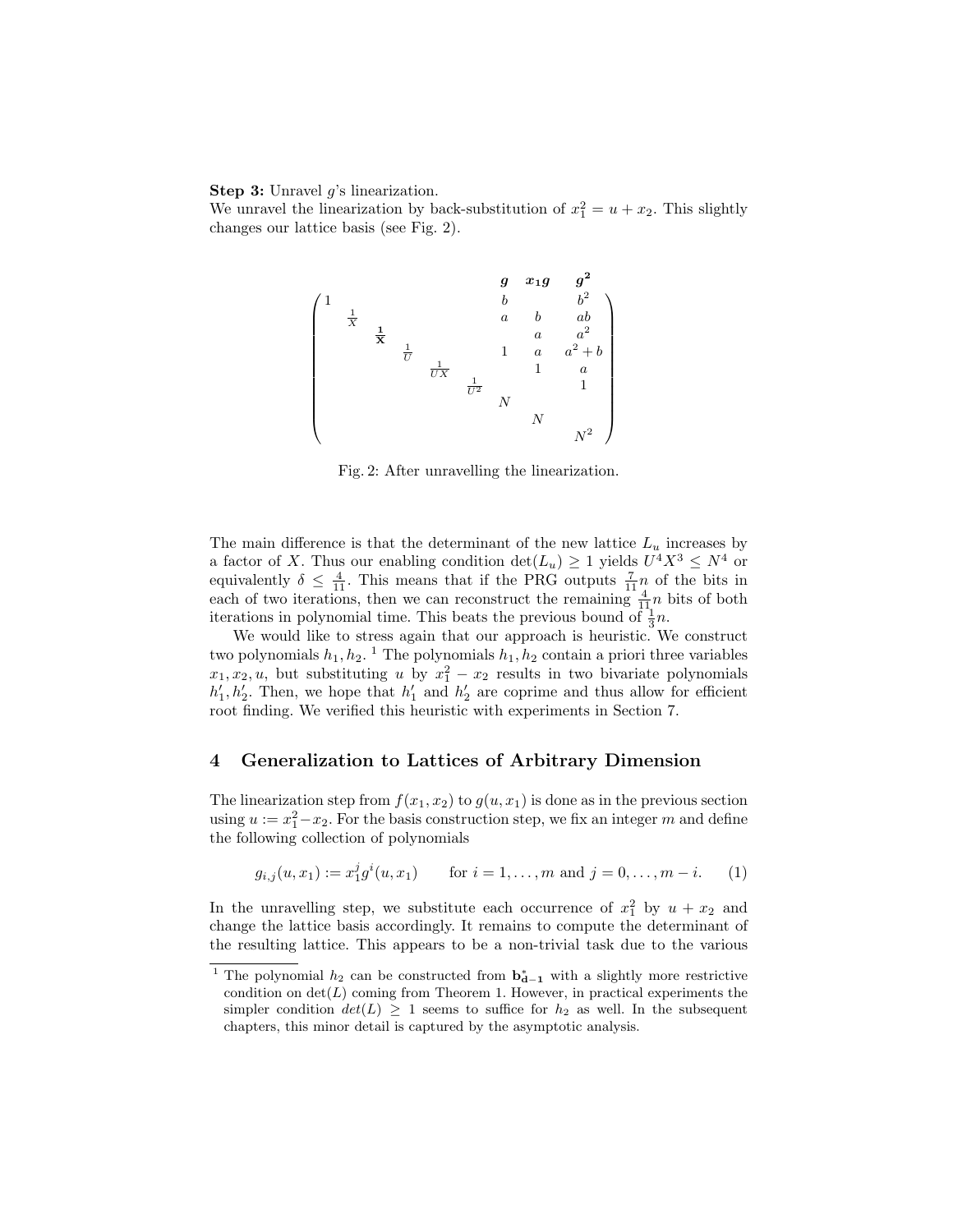back-substitutions. Therefore, we did not compute the lattice determinant as a function of  $m$  by hand. Instead, we developed an automated process that might be useful in other contexts as well.

We observe that the determinant can be calculated by knowing first the product of all monomials that appear in the collection of the  $g_{i,j}$  after unravelling, and second the product of all  $N$ . Let us start with the product of the  $N$ , since it is easy to compute from Equation (1):

$$
\prod_{i=1}^{m} \prod_{j=0}^{m-i} N^i = \prod_{i=1}^{m} N^{(m+1)i-i^2} = N^{\frac{1}{6}m^3 + o(m^3)}.
$$

Now let us bound the product of all monomials. Each variable  $x_1, x_2, u$  appears in the unravelled form of  $g_{i,j}$  with power at most  $2m$ . Therefore, the product of all monomials that appear in all  $\frac{1}{2}m^2 + o(m^2)$  polynomials has in each variable degree at most  $m^3$ . Thus, we can express the exponent of each variable as a polynomial function in m of degree 3 with rational coefficients — similar to the exponent of N.

But since we know that the exponents are polynomials in  $m$  of degree at most 3, we can uniquely determine them by a polynomial interpolation at 4 points. Namely, we explicitly compute the unravelled basis for  $m = 1, \ldots, 4$  and count the number of variables that occur in the unravelled forms of the  $g_{i,j}$ . From these values, we interpolate the polynomial function for arbitrary m.

This technique is much less error-prone than computing the determinant functions by hand and it allows for analyzing very complicated lattice basis structures. Applying this interpolation process to our unravelled lattice basis, we obtain  $\det(L) = X^{-p_1(m)}U^{-p_2(m)}N^{p_3(m)}$  with

$$
p_1(m) = \frac{1}{12}m^3 + o(m^3)
$$
,  $p_2(m) = \frac{1}{6}m^3 + o(m^3)$ ,  $p_3(m) = \frac{1}{6}m^3 + o(m^3)$ .

Our condition  $\det(L) \geq 1$  thus translates into  $\frac{5}{12}\delta \leq \frac{1}{6}$  resp.  $\delta \leq \frac{2}{5}$ . Interestingly, this is exactly the bound that Blackburn et al. [2] conjectured to be the best possible bound one can obtain by looking at two iterations of the PRG.

In the next section, we will also generalize our result to an arbitrary fixed number of iterations of the PRG. This should intuitively help to further improve the bounds and this intuition turns out to be true. To the best of our knowledge, our attack is the first one that is capable of exploiting more than two equations in the contexts of PRGs.

## 5 Using an Arbitrary Fixed Number of PRG Iterations

We illustrate the basic idea of generalizing to more iterations by using three iterations of the generator before analyzing the general case.

Let  $s_i = k_i + x_i$  for  $i = 1, 2, 3$ , where the  $k_i$  are the output bits and the  $x_i$  are unknown. For these values, we are able to use two iterations of the recurrence relation, namely

$$
s_2 = s_1^2 \bmod N \qquad s_3 = s_2^2 \bmod N
$$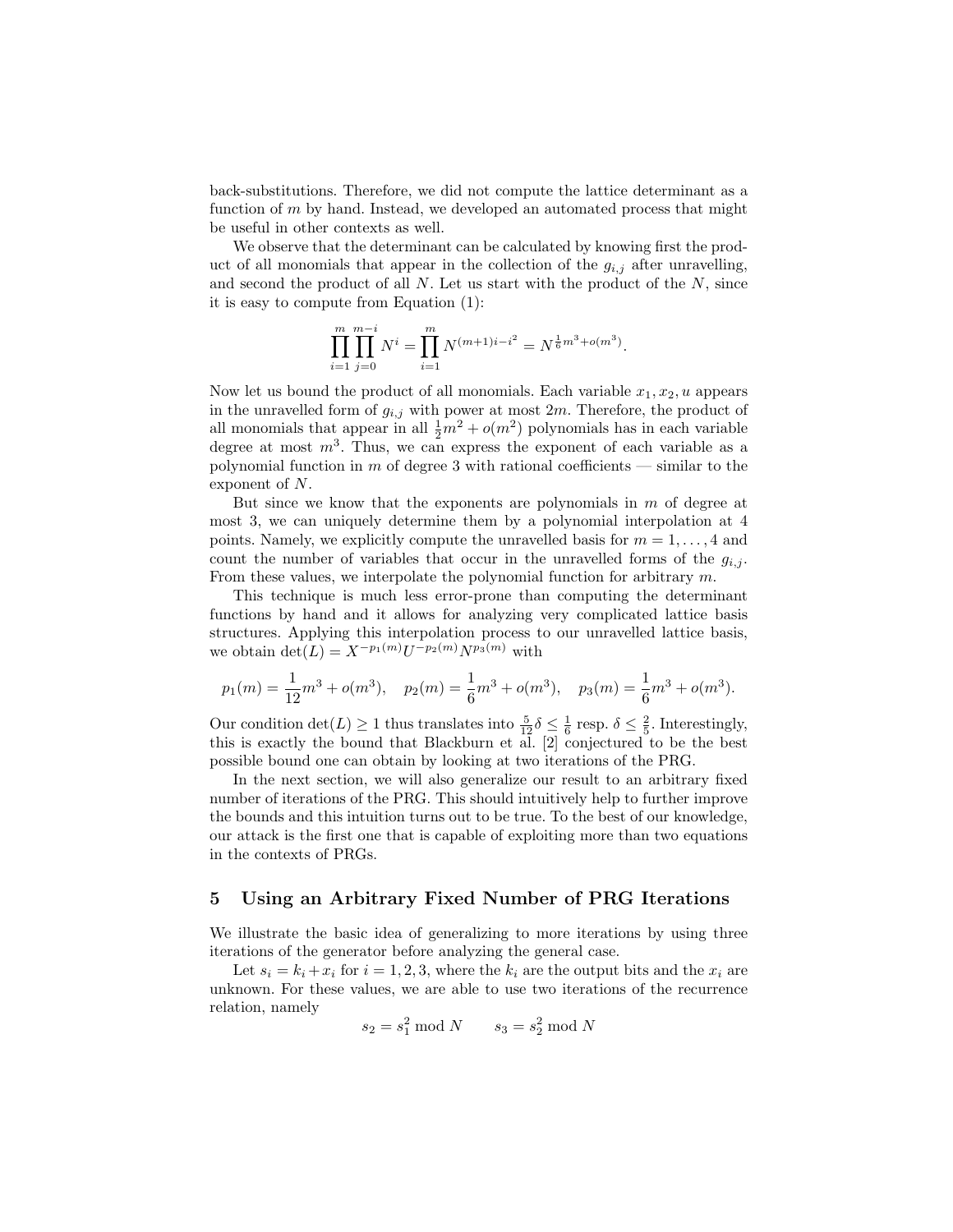from which we derive two polynomials

$$
f_1: \underbrace{x_1^2 - x_2}_{u_1} + \underbrace{2k_1}_{a_1} x_1 + \underbrace{k_1^2 - k_2}_{b_1} = 0 \text{ mod } N
$$
  

$$
f_2: \underbrace{x_2^2 - x_3}_{u_2} + \underbrace{2k_1}_{a_2} x_2 + \underbrace{k_2^2 - k_3}_{b_2} = 0 \text{ mod } N.
$$

We perform the linearization step  $f_1 \rightarrow g_1$  and  $f_2 \rightarrow g_2$  by using the substitutions  $u_1 := x_1^2 - x_2$  and  $u_2 := x_2^2 - x_3$ .

In the basis construction step, we have to define a collection for the polynomials  $g_1(u_1, x_1)$  and  $g_2(u_2, x_2)$  using suitable shifts and powers. We will start by doing this in some generic but non-optimal way, which is depicted in Figure 3 for the case of fixed total degree  $m = 2$  in  $g_1, g_2$ . In this basis matrix for better readability we leave out the left-hand diagonal consisting of the inverses of the upper bounds of the corresponding monomials.



Fig. 3: Generic lattice basis for 2 polynomials

The reader may verify that the bound obtained from this collection of polynomials is  $\delta \leq \frac{4}{11} \approx 0.364$ , which is exactly the same bound as in our starting example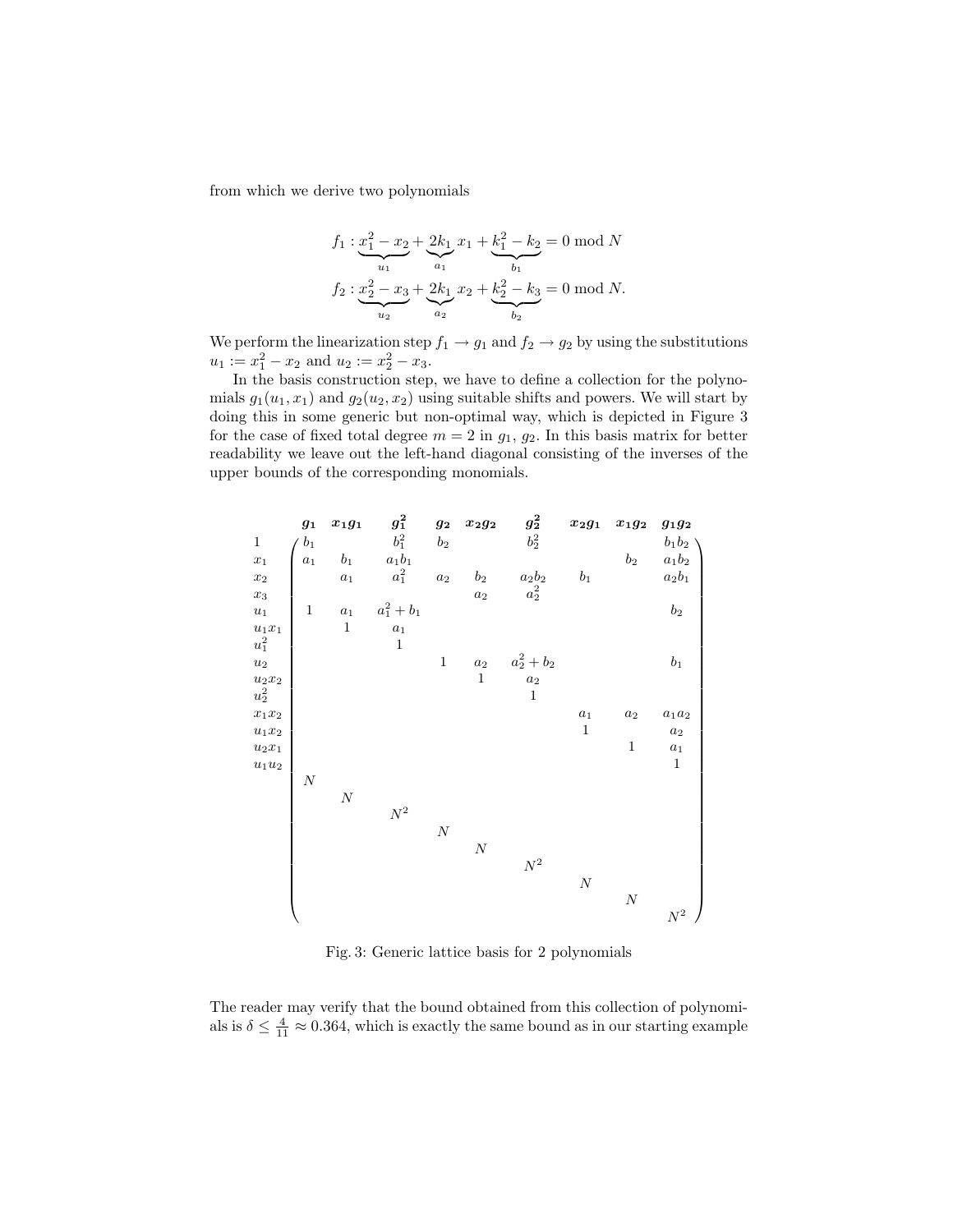in Section 3. A bit surprisingly, our generic lattice basis construction does not immediately improve on the bound that we derived from a single polynomial.

It turns out, however, that we improve when taking just a small subset of the collection in Fig. 3. If we only use the shifts  $g_1, x_1g_1, g_1^2$  and additionally  $g_2$ , then we obtain a superior bound of  $\delta \leq \frac{5}{13} \approx 0.385$ . The reason for the improvement comes from the fact that the monomial  $x_2$  of  $g_2$  can be reused as it already appeared in the shifts  $x_1g_1$  and  $g_1^2$ .

For the asymptotic analysis, we define the following collection of polynomials

$$
g_{i,j,k} := x_1^k g_1^i g_2^j \quad \text{for } \begin{cases} i = 0, \dots, m \\ j = 0, \dots, \left\lfloor \frac{m-i}{2} \right\rfloor \\ k = 0, \dots, m-i-2j \end{cases} \quad \text{with } i + j \ge 1.
$$

The intuition behind the definition of this collection of polynomials follows the same reasoning as in the example for  $m = 2$ . We wish to keep small the number of new monomials introduced by the shifts with  $g_2$ . Notice that the monomials  $x_2^i$ for  $i = 0, \ldots \lfloor \frac{m}{2} \rfloor$  already appeared in the  $g_1$  shifts — since we back-substituted  $x_1^2 \to u_1 + x_2$ . Therefore, it is advantageous to use the  $g_2$  shifts only up to  $\lfloor \frac{m}{2} \rfloor$ . With the interpolation technique introduced in Section 4, we derive a bound

of  $\delta \leq \frac{6}{13}$  for the case of 2 polynomials, i.e. three output values of the generator.

#### 5.1 Arbitrary Number of PRG Iterations

Given  $n + 1$  iterations of the PRG, we select a collection of shift polynomials following the intuition given in the previous section:

$$
g_{i_1,\dots,i_n,k} := x_1^k g_1^{i_1} \dots g_n^{i_n}
$$
  

$$
\begin{cases} i_1 = 0, \dots, m \\ i_2 = 0, \dots, \left\lfloor \frac{m-i_1}{2} \right\rfloor \\ \vdots \\ i_n = 0, \dots, \left\lfloor \frac{m - \sum_{j=1}^{n-1} 2^{j-1} i_j}{2^{n-1}} \right\rfloor \\ k = 0, \dots, m - \sum_{j=1}^n 2^{j-1} i_j \end{cases} \text{ with } i_1 + \dots + i_n \ge 1.
$$

To perform the asymptotic analysis we need to determine the value of the determinant of the corresponding lattice basis. This means, we have to count the exponents of all occurring monomials in the set of shift polynomials. We would like to point out that because of the range of the index k, the shifts with  $x_1^k$ do not introduce additional monomials over the set defined by the product of the  $g_i$  alone. For this product the monomials can be enumerated as follows (see Appendix A for a proof):

$$
x_1^{a_1} \dots x_n^{a_n} u_1^{i_1 - a_1} \dots u_{n-1}^{i_{n-1} - a_{n-1}} u_n^{i_n - 2b_n - a_n} x_{n+1}^{b_n}
$$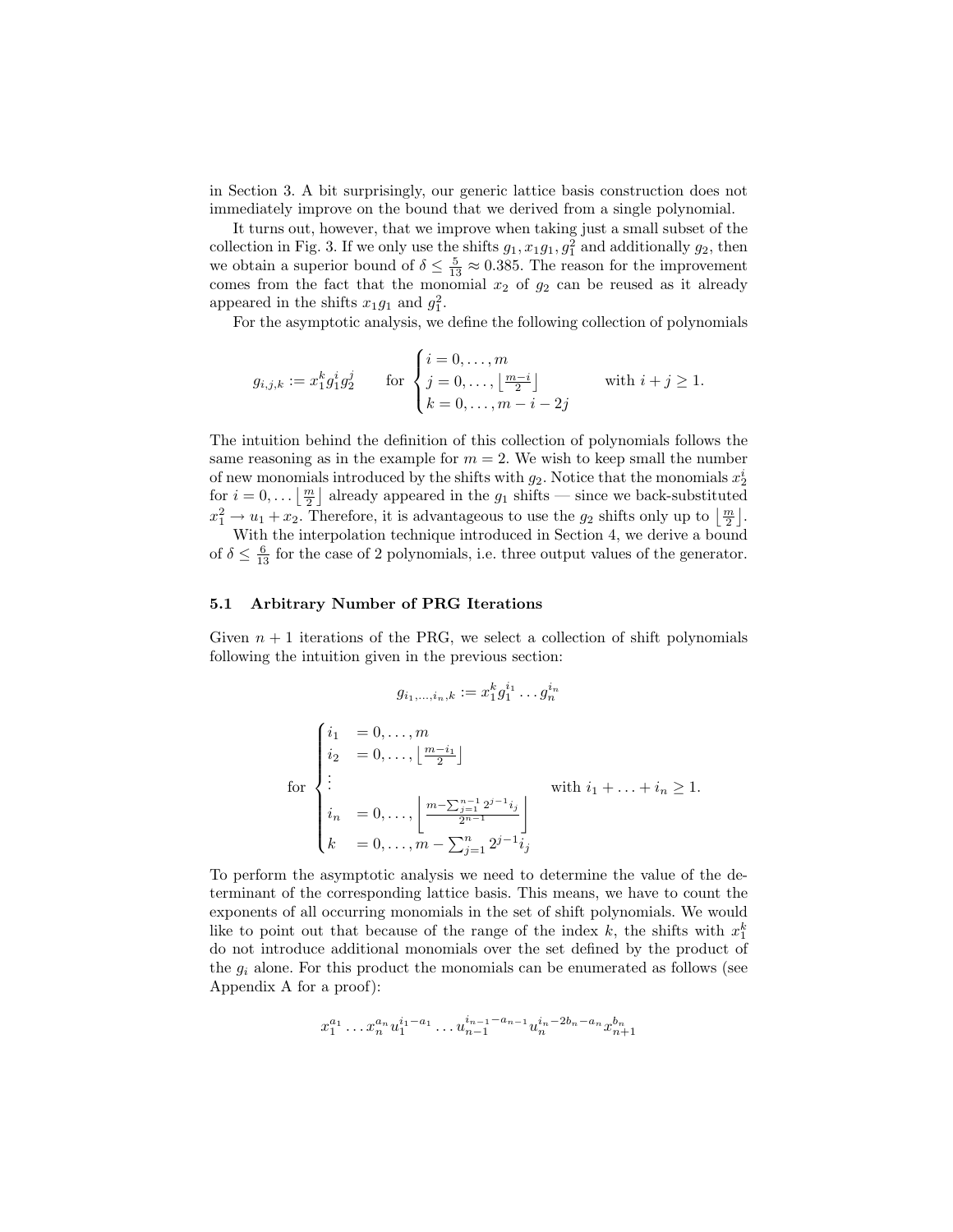with  
\n
$$
\begin{cases}\ni_1 = 0, \dots, m & a_1 = 0, 1 \\
i_2 = 0, \dots, \left\lfloor \frac{m - i_1}{2} \right\rfloor & a_2 = 0, 1 \\
\vdots & \vdots \\
i_n = 0, \dots, \left\lfloor \frac{m - \sum_{j=1}^{n-1} 2^{j-1} i_j}{2^{n-1}} \right\rfloor & a_n = 0, 1 \\
b_n = 0, \dots, \left\lfloor \frac{i_n - a_n}{2} \right\rfloor.\n\end{cases}
$$

We are only interested in the asymptotic behavior, i.e. we just consider the highest power of m. We omit the floor function as it only influences a lower order term. Analogously, we simplify the exponents of  $u_j$  by omitting the value  $a_j$ , since it is a constant polynomial in m. Furthermore, for the same reason the contribution to the determinant of all  $x_i$  with  $i \leq n$  can be neglected.

To derive the final condition, we have to compute the polynomials  $p_i(m)$  of the following expression for the determinant (resp. the coefficients of the highest power of  $m$ ):

$$
\det(L) = X_{n+1}^{-p_x(m)} U_1^{-p_1(m)} \dots U_n^{-p_n(m)} N^{p_N(m)}.
$$

It seems to be a complicated task to compute these polynomials explicitly. Therefore, we follow a different approach and compute the sizes of their leading coefficients in relation to each other. This turns out to be enough to derive a bound on the sizes of the unknowns. In Appendix B we explain how to derive the following expressions for the polynomials:

$$
p_j(m) = \frac{1}{2^{j-1}} p_1(m) \text{ for } j \le n, \quad p_x(m) = \frac{1}{2^n} p_1(m), \quad p_N(m) = \frac{2^n - 1}{2^{n-1}} p_1(m),
$$

where we again omit low order terms. We use these expressions in the enabling condition  $\det(L) \geq 1$  and plug in upper bounds  $X_{n+1} \leq N^{\delta}$  and  $U_i \leq N^{2\delta}$ . It is sufficient to consider the condition for the exponents:

$$
\delta \frac{1}{2^n} p_1(m) + 2 \delta \sum_{j=1}^n \frac{1}{2^{j-1}} p_1(m) \le \frac{2^n - 1}{2^{n-1}} p_1(m).
$$

Simplifying this condition and solving for  $\delta$ , we obtain

$$
\delta \le \frac{2^{n+1} - 2}{2^{n+2} - 3},
$$

which converges for  $n \to \infty$  to  $\delta \leq \frac{1}{2}$ .

## 6 Extending to Higher Powers

In the previous sections, we have considered PRGs with exponent  $e = 2$  only, i.e. a squaring operation in the recurrence relation. A generalization to arbitrary exponents is straight forward.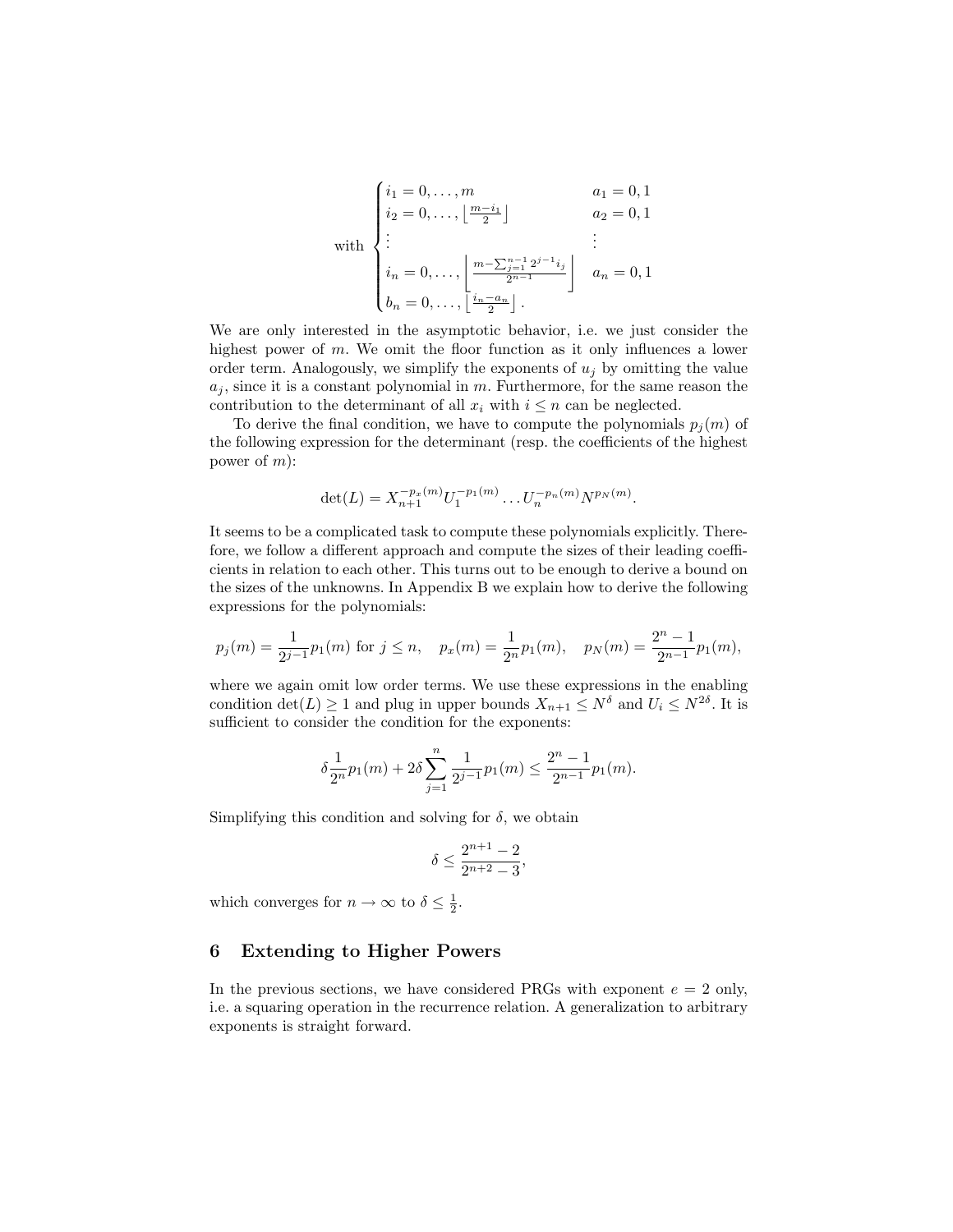Suppose the PRG has the recurrence relation  $s_2 = s_1^e \mod N$ . Let, as in Section 3, the output of the generator be  $k_1, k_2$ , i.e. we have  $s_1 = k_1 + x_1$  and  $s_2 = k_2 + x_2$ , for some unknown  $s_i, x_i$ .

Using the recurrence relation, this yields the polynomial equation

$$
\underbrace{x_1^e - x_2}_{u} + e k_1 x_1^{e-1} + \ldots + e k_1^{e-1} x_1 + \underbrace{k_1^e - k_2}_{b} = 0 \mod N.
$$

The linearization step is analog to the case where  $e = 2$ , however, the unravelling of the linearization only applies for higher powers of  $x_1$ , in this case  $x_1^e$ . The collection of shift polynomials using  $n$  PRG iterations is

$$
g_{i_1,\dots,i_n,k} := x_1^k g_1^{i_1} \dots g_n^{i_n}
$$

for  $\sqrt{ }$  $\int$  $\overline{\mathcal{L}}$  $i_1 = 0, \ldots, m$  $i_2 = 0, \ldots, \left\lfloor \frac{m-i_1}{e} \right\rfloor$ . . .  $i_n = 0, \ldots, \left| \frac{m - \sum_{j=1}^{n-1} e^{j-1} i_j}{e^{n-1}} \right|$  $e^{n-1}$  $\overline{a}$  $k = 0, \ldots, \bar{m} - \sum_{j=1}^{n} e^{j-1} \bar{i}_j$ with  $i_1 + \ldots + i_n \geq 1$ .

Taking a closer look at the analysis in Appendix A and B shows that the generalization for arbitrary e is straightforward. Working through the analysis we obtain for arbitrary e an asymptotic bound for an arbitrary number of polynomials of  $\delta \leq \frac{1}{e}.$ 

## 7 Experiments

Since our technique uses a heuristic concerning the algebraic independence of the obtained polynomials, we have to experimentally verify our results. Therefore, we implemented the unravelled linearization using SAGE 3.4.1. including the  $L^2$ reduction algorithm from Nguyen and Stehlé [12]. In Table 1 some experimental results are given for a PRG with  $e = 2$  and 256 bit modulus N.

| polysm         |  |               | $\exp. \delta \dim(L) \times (s)$ |      |
|----------------|--|---------------|-----------------------------------|------|
|                |  | 4 0.377 0.364 | 15                                |      |
| 1              |  | 6 0.383 0.377 | 28                                | 5    |
| 1              |  | 8 0.387 0.379 | 45                                | 45   |
| $\overline{2}$ |  | 4 0.405 0.390 | 22                                | 10   |
| $\overline{2}$ |  | 6 0.418 0.408 | 50                                | 1250 |
| 3              |  | 4 0.407 0.400 | 23                                | 5    |

Table 1: Experimental Results for  $e = 2$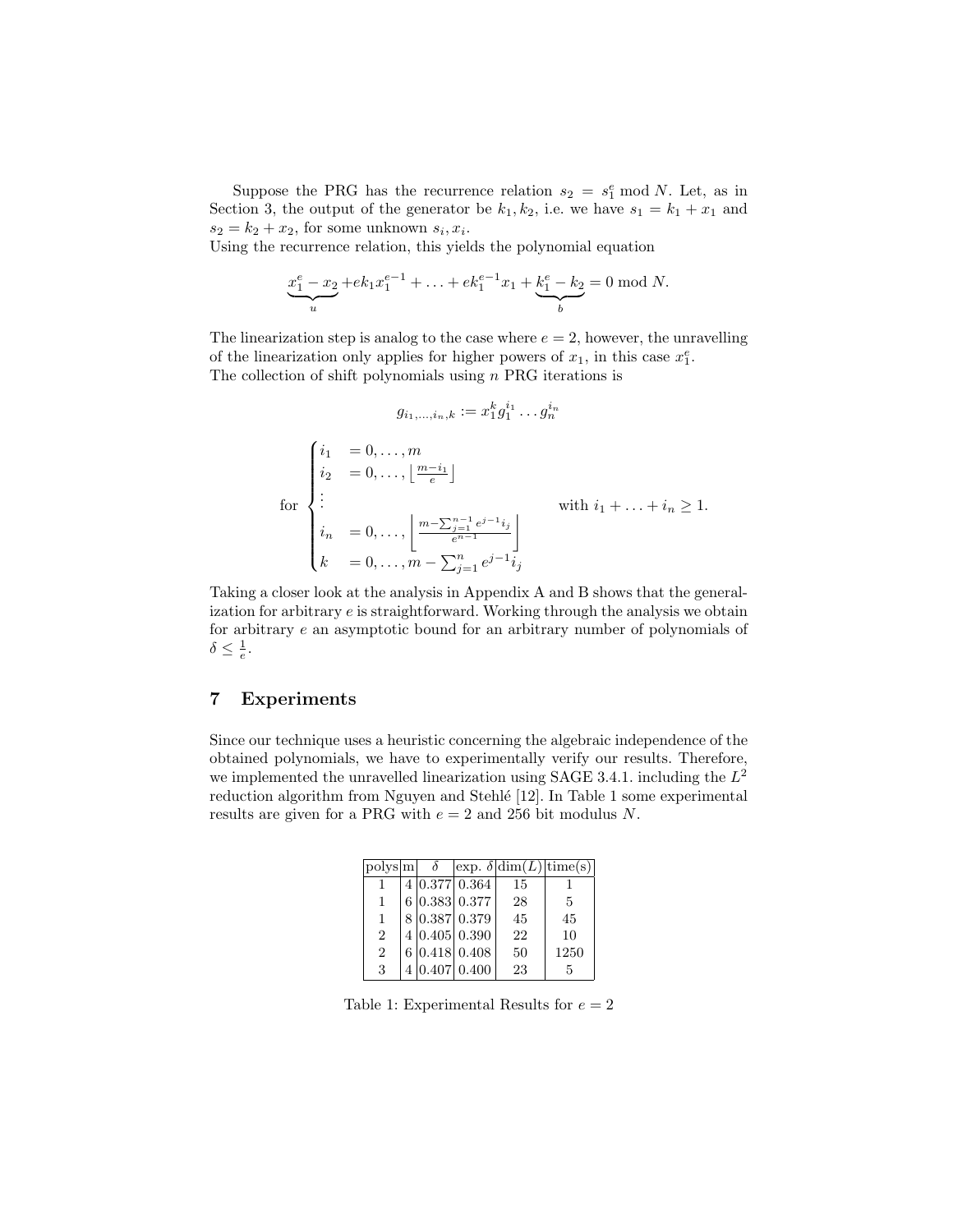In the first column we denote the number of polynomials. The second column shows the chosen parameter  $m$ , which has a direct influence on how close we approach the asymptotic bound. On the other hand, the parameter  $m$  increases the lattice dimension and therefore the time required to compute a solution. The theoretically expected  $\delta$  is given in the third column, whereas the actually verified  $\delta$  is given in the fourth column. The last column denotes the time required to find the solution on a Core2 Duo 2.2 GHz running Linux 2.6.24.

It is worth mentioning that most of the time to find the solution is not spend on doing the lattice reduction, but for extracting the common root from the set of polynomials using resultant computations. The resultant computations yielded the desired solutions of the power generators.

Acknowledgement: We would like to thank Dan Bernstein for bringing this research topic to our attention during an Ecrypt meeting.

## References

- 1. Michael Ben-Or, Benny Chor, and Adi Shamir. On the cryptographic security of single rsa bits. In STOC, pages 421–430. ACM, 1983.
- 2. Simon R. Blackburn, Domingo Gomez-Perez, Jaime Gutierrez, and Igor Shparlinski. Reconstructing noisy polynomial evaluation in residue rings. J. Algorithms, 61(2):47–59, 2006.
- 3. Lenore Blum, Manuel Blum, and Mike Shub. A simple unpredictable pseudorandom number generator. SIAM J. Comput., 15(2):364–383, 1986.
- 4. Manuel Blum and Silvio Micali. How to generate cryptographically strong sequences of pseudo-random bits. SIAM J. Comput., 13(4):850–864, 1984.
- 5. Don Coppersmith. Finding a small root of a bivariate integer equation; factoring with high bits known. In Maurer [11], pages 178–189.
- 6. Don Coppersmith. Finding a small root of a univariate modular equation. In Maurer [11], pages 155–165.
- 7. Don Coppersmith. Small solutions to polynomial equations, and low exponent rsa vulnerabilities. J. Cryptology, 10(4):233–260, 1997.
- 8. Roger Fischlin and Claus-Peter Schnorr. Stronger security proofs for rsa and rabin bits. J. Cryptology, 13(2):221–244, 2000.
- 9. Charanjit S. Jutla. On finding small solutions of modular multivariate polynomial equations. In EUROCRYPT, pages 158–170, 1998.
- 10. Arjen K. Lenstra, Hendrik W. Lenstra, and László Lovász. Factoring Polynomials with Rational Coefficients. Mathematische Annalen, 261(4):515–534, 1982.
- 11. Ueli M. Maurer, editor. Advances in Cryptology EUROCRYPT '96, International Conference on the Theory and Application of Cryptographic Techniques, Saragossa, Spain, May 12-16, 1996, Proceeding, volume 1070 of Lecture Notes in Computer Science. Springer, 1996.
- 12. Phong Q. Nguyen and Damien Stehlé. Floating-point lll revisited. In EURO-CRYPT, pages 215–233, 2005.
- 13. Phong Q. Nguyen and Jacques Stern. The two faces of lattices in cryptology. In Joseph H. Silverman, editor, CaLC, volume 2146 of Lecture Notes in Computer Science, pages 146–180. Springer, 2001.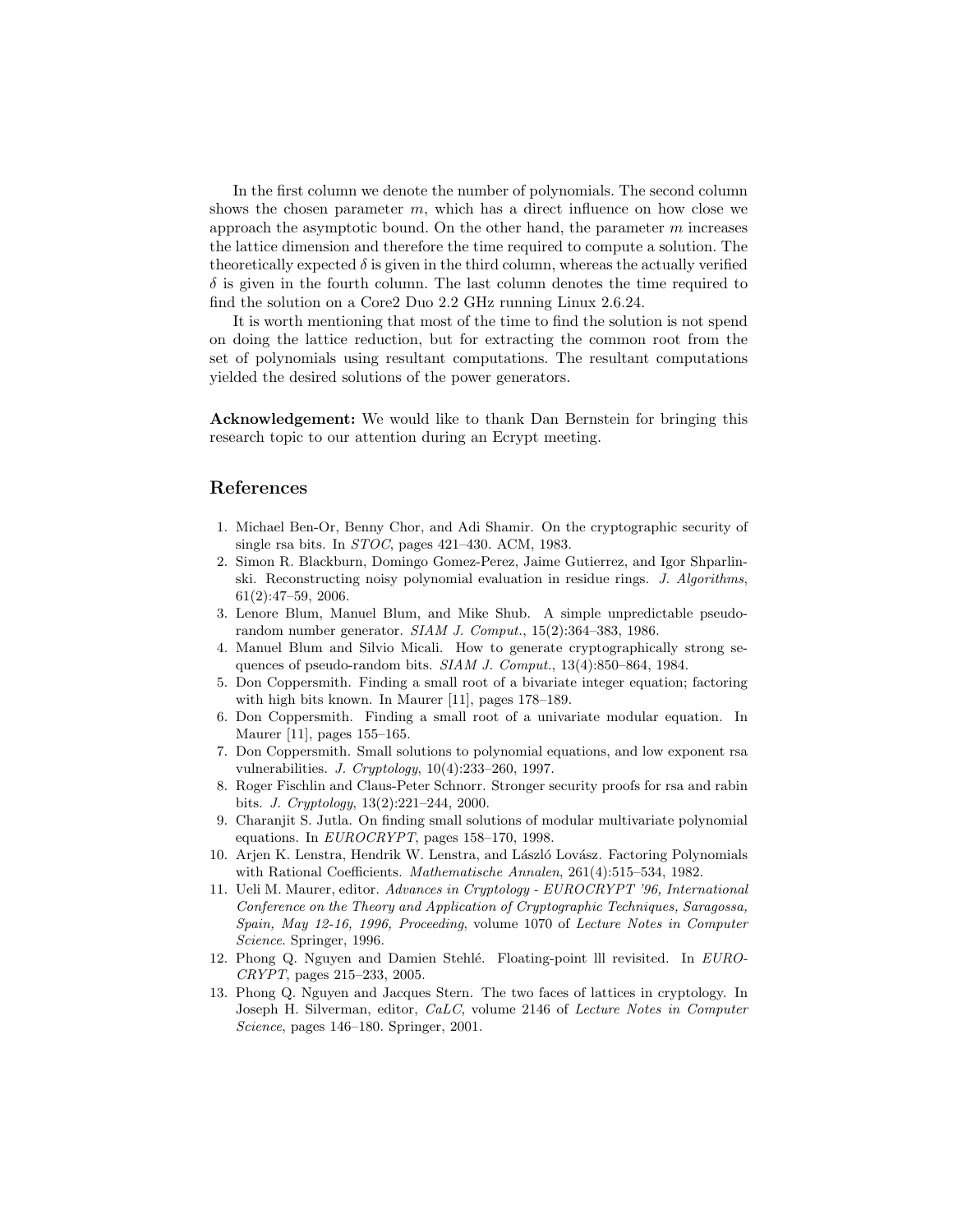14. Ron Steinfeld, Josef Pieprzyk, and Huaxiong Wang. On the provable security of an efficient rsa-based pseudorandom generator. In Xuejia Lai and Kefei Chen, editors, ASIACRYPT, volume 4284 of Lecture Notes in Computer Science, pages 194–209. Springer, 2006.

## A Describing the Set of Monomials

Theorem 1 Suppose we have n polynomials of the form

$$
f_i(x_i, x_{i+1}) = x_i^2 + a_i x_i + b_i - x_{i+1}
$$

and define the collection of polynomials

$$
f_1^{i_1} \dots f_n^{i_n} \quad \text{for} \begin{cases} i_1 = 0, \dots, m \\ i_2 = 0, \dots, \left\lfloor \frac{m - i_1}{2} \right\rfloor \\ \vdots \\ i_n = 0, \dots, \left\lfloor \frac{m - \sum_{j=1}^{n-1} 2^{j-1} i_j}{2^{n-1}} \right\rfloor. \end{cases}
$$

After performing the substitutions  $x_i^2 \mapsto u_i + x_{i+1}$ , the set of all occurring monomials can be described as

$$
x_1^{a_1} \dots x_n^{a_n} u_1^{i_1 - a_1} \dots u_{n-1}^{i_{n-1} - a_{n-1}} u_n^{i_n - 2b_n - a_n} x_{n+1}^{b_n}
$$
  
\n
$$
\begin{cases}\ni_1 = 0, \dots, m & a_1 = 0, 1 \\
i_2 = 0, \dots, \left\lfloor \frac{m - i_1}{2} \right\rfloor & a_2 = 0, 1 \\
\vdots & \vdots \\
i_n = 0, \dots, \left\lfloor \frac{m - \sum_{j=1}^{n-1} 2^{j-1} i_j}{2^{n-1}} \right\rfloor & a_n = 0, 1 \\
b_n = 0, \dots, \left\lfloor \frac{i_n - a_n}{2} \right\rfloor.\n\end{cases}
$$

*Proof.* By induction: **Basic step:**  $n = 1$ For one polynomial  $f_1(x_1, x_2) = x_1^2 + a_1x_1 + b_1 - x_2$  we perform the substitution  $x_1^2 \mapsto u_1 + x_2$  to obtain  $g_1(u_1, x_1) = u_1 + a_1x_1 + b_1$ . The set of all monomials that are introduced by the powers of  $g_1(u_1, x_1)$  can be described as

$$
x_1^{j_1} u_1^{i_1-j_1}
$$
 for 
$$
\begin{cases} i_1 = 0, ..., m \\ j_1 = 0, ..., i_1. \end{cases}
$$

It remains to perform the substitution on this set. Therefore, we express the counter  $j_1$  by two counters  $a_1$  and  $b_1$  and let  $j_1 = 2b_1 + a_1$ , i.e. we write the set as

$$
(x_1^2)^{b_1} x_1^{a_1} u_1^{i_1 - 2b_1 - a_1} \quad \text{for} \begin{cases} i_1 = 0, \dots, m \\ a_1 = 0, 1 \\ b_1 = 0, \dots, \left\lfloor \frac{i_1 - a_1}{2} \right\rfloor. \end{cases}
$$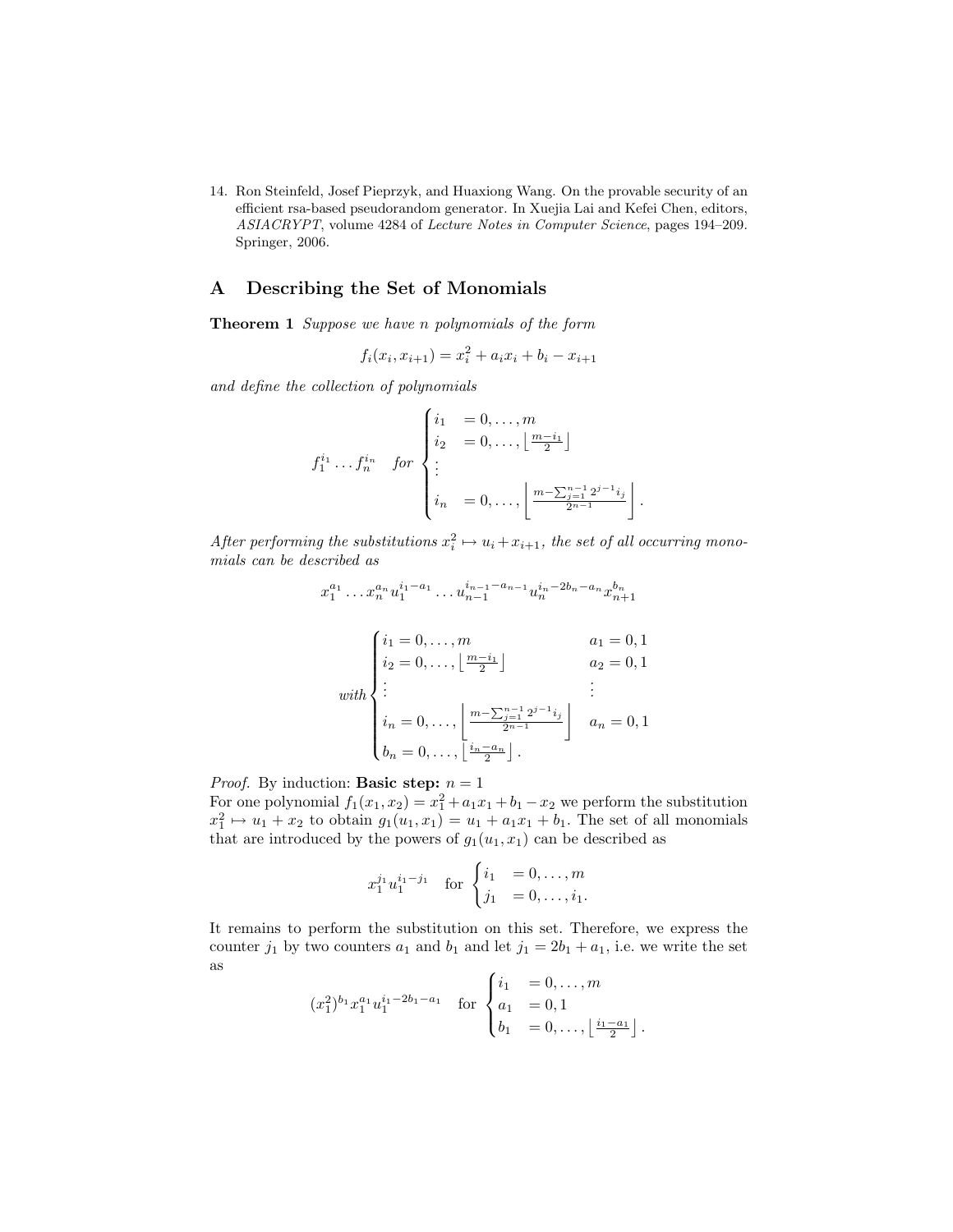Imagine that we enumerate the monomials for fixed  $i_1, a_1$  and increasing  $b_1$ , and simultaneously perform the substitution  $x_1^2 \mapsto u_1 + x_2$ . The key point to notice is that all monomials that occur after the substitution, i.e. all of  $(u_1 +$  $(x_2)^{b_1}x_1^{a_1}u_1^{i_1-2b_1-a_1}$ , have been enumerated by a previous value of  $b_1$ , except for the single monomial  $x_2^{b_1} x_1^{a_1} u_1^{i_1-2b_1-a_1}$ .

Thus, the set of monomials after the substitution can be expressed as

$$
x_2^{b_1} x_1^{a_1} u_1^{i_1 - 2b_1 - a_1} \quad \text{for } \begin{cases} i_1 = 0, \dots, m \\ a_1 = 0, 1 \\ b_1 = 0, \dots, \left\lfloor \frac{i_1 - a_1}{2} \right\rfloor. \end{cases}
$$

This concludes the basic step.

#### Inductive Step:  $n-1 \rightarrow n$

Suppose the assumption is correct for  $n-1$  polynomials. By the construction of the shift polynomials and the induction hypothesis, we have the set of monomials

x a<sup>1</sup> 1 . . . x an−<sup>1</sup> <sup>n</sup>−<sup>1</sup> u i1−a<sup>1</sup> 1 . . . u in−2−an−<sup>2</sup> <sup>n</sup>−<sup>2</sup> u in−1−2bn−1−an−<sup>1</sup> <sup>n</sup>−<sup>1</sup> x bn−<sup>1</sup> n | {z } Hypothesis x j<sup>n</sup> <sup>n</sup> u in−j<sup>n</sup> n | {z } f<sup>n</sup> for i<sup>1</sup> = 0, . . . , m a<sup>1</sup> = 0, 1 i<sup>2</sup> = 0, . . . , <sup>m</sup>−i<sup>1</sup> 2 a<sup>2</sup> = 0, 1 . . . . . . <sup>i</sup>n−<sup>1</sup> = 0, . . . , m− Pn−<sup>2</sup> <sup>j</sup>=1 2 j−1 ij 2n−<sup>2</sup> an−<sup>1</sup> = 0, 1 <sup>b</sup>n−<sup>1</sup> = 0, . . . , <sup>j</sup> in−1−an−<sup>1</sup> 2 k <sup>i</sup><sup>n</sup> = 0, . . . , m− Pn−<sup>1</sup> <sup>j</sup>=1 2 j−1 ij 2n−<sup>1</sup> j<sup>n</sup> = 0, . . . , in.

By adding the *n*-th polynomial, we also get the new relation  $x_n^2 = u_n + x_{n+1}$ . Before performing the substitutions, however, we have to take a closer look at the powers of  $x_n$ . The problem seems to be that we have a contribution from the n-th polynomial as well as from some previous substitutions. It turns out that this can be handled quite elegantly. Namely, we will show that all occurring monomials are enumerated by just taking  $b_{n-1} = 0$ .

Consider the set of monomials for  $b_{n-1} = c$  for some constant  $c \geq 1$ :

$$
x_1^{a_1} \dots x_{n-1}^{i_{n-1}-2c-a_{n-1}} x_n^{j_n+c}
$$
 for  $j_n \in \{0, \dots, i_n\}.$ 

Exactly the same set of monomials is obtained by considering the index  $i'_{n-1} =$  $i_{n-1} - 2$  and  $b_{n-1} = c - 1$ . Notice that in this case the counter  $i'_n$ , which serves as an upper bound of  $j'_n$ , runs from 0 through

$$
\left\lfloor \frac{m - \sum_{j=1}^{n-2} 2^{j-1} i_j - 2^{n-2} i'_{n-1}}{2^{n-1}} \right\rfloor = \left\lfloor \frac{m - \sum_{j=1}^{n-2} 2^{j-1} i_j - 2^{n-2} i_{n-1} + 2^{n-1}}{2^{n-1}} \right\rfloor
$$
  
=  $i_n + 1$ .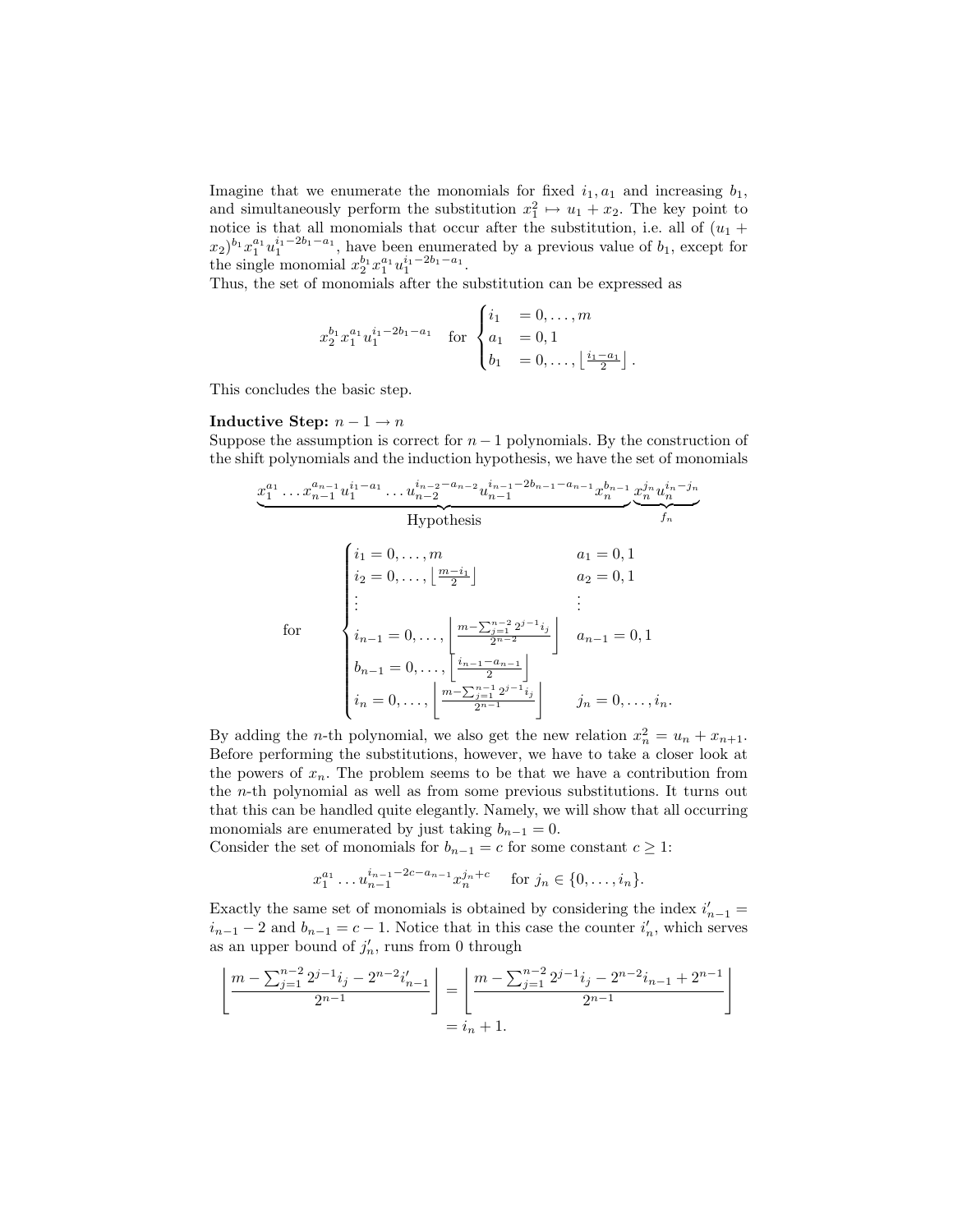Thus, we have the same set of monomials as with  $b_{n-1} = c - 1$ :

$$
x_1^{a_1} \dots x_{n-1}^{i'_{n-1}-2(c-1)-a_{n-1}} x_n^{j'_{n}+(c-1)} \text{ for } j'_n \in \{0, \dots, i'_n\}.
$$

Iterating this argument, we conclude that all monomials are enumerated by  $b_{n-1} = 0.$ 

Having combined the occurring powers of  $x_n$ , we continue by performing an analog step as in the basic step: introduce  $a_n$  and  $b_n$  representing  $j_n$ . This leads to

$$
x_1^{a_1} \dots u_{n-1}^{i_{n-1} - a_{n-1}} (x_n^2)^{b_n} x_n^{a_n} u_n^{i_n - 2b_n - a_n}
$$
  
\n
$$
\begin{cases}\ni_1 = 0, \dots, m & a_1 = 0, 1 \\
i_2 = 0, \dots, \left\lfloor \frac{m - i_1}{2} \right\rfloor & a_2 = 0, 1 \\
\vdots & \vdots \\
i_{n-1} = 0, \dots, \left\lfloor \frac{m - \sum_{j=1}^{n-2} 2^{j-1} i_j}{2^{n-2}} \right\rfloor & a_{n-1} = 0, 1 \\
i_n = 0, \dots, \left\lfloor \frac{m - \sum_{j=1}^{n-1} 2^{j-1} i_j}{2^{n-1}} \right\rfloor & a_n = 0, 1 \\
b_n = 0, \dots, \left\lfloor \frac{i_n - a_n}{2^n} \right\rfloor.\n\end{cases}
$$

Finally we substitute  $x_n^2 = u_n + x_{n+1}$ . Using the same argument as in the basic step, we note that new monomials only appear for powers of  $x_{n+1}$ .

### B Relations among Exponent Polynomials

For the determinant computation we need to sum up the exponents of the occurring monomials. Take for example  $u_\ell$  with  $\ell < n$ : using the description of the set from Appendix A, we need to compute

$$
\sum_{i_1=0}^m \sum_{a_1=0}^1 \sum_{i_2=0}^{\left \lfloor \frac{m-i_1}{2} \right \rfloor} \sum_{a_2=0}^1 \cdots \sum_{i_n=0}^{\left \lfloor \frac{m-\sum_{j=1}^{n-1} 2^{j-1} i_j}{2^{n-1}} \right \rfloor} \sum_{a_n=0}^1 \sum_{b_n=0}^{\left \lfloor \frac{i_n-a_n}{2} \right \rfloor} (i_\ell - a_\ell).
$$

We will step by step simplify this expression using the fact that in the asymptotic consideration only the highest power of the parameter  $m$  is important.

In the first step we notice that we may remove the  $-a_{\ell}$  from the summation, because  $a_\ell$  does not depend on m, while  $i_\ell$  does. Therefore, the  $a_\ell$  just affects lower order terms. With the same argument we can omit the  $a_n$  in the upper bound of the sum over  $b_n$ . Further, the floor function in the limit of the sums does only affect lower order terms and therefore may be omitted. Next, we can move all the sums of the  $a_i$  to the front, since they are no longer referenced anywhere, and replace each of these sums by a factor of 2, making altogether a global factor of  $2^n$ .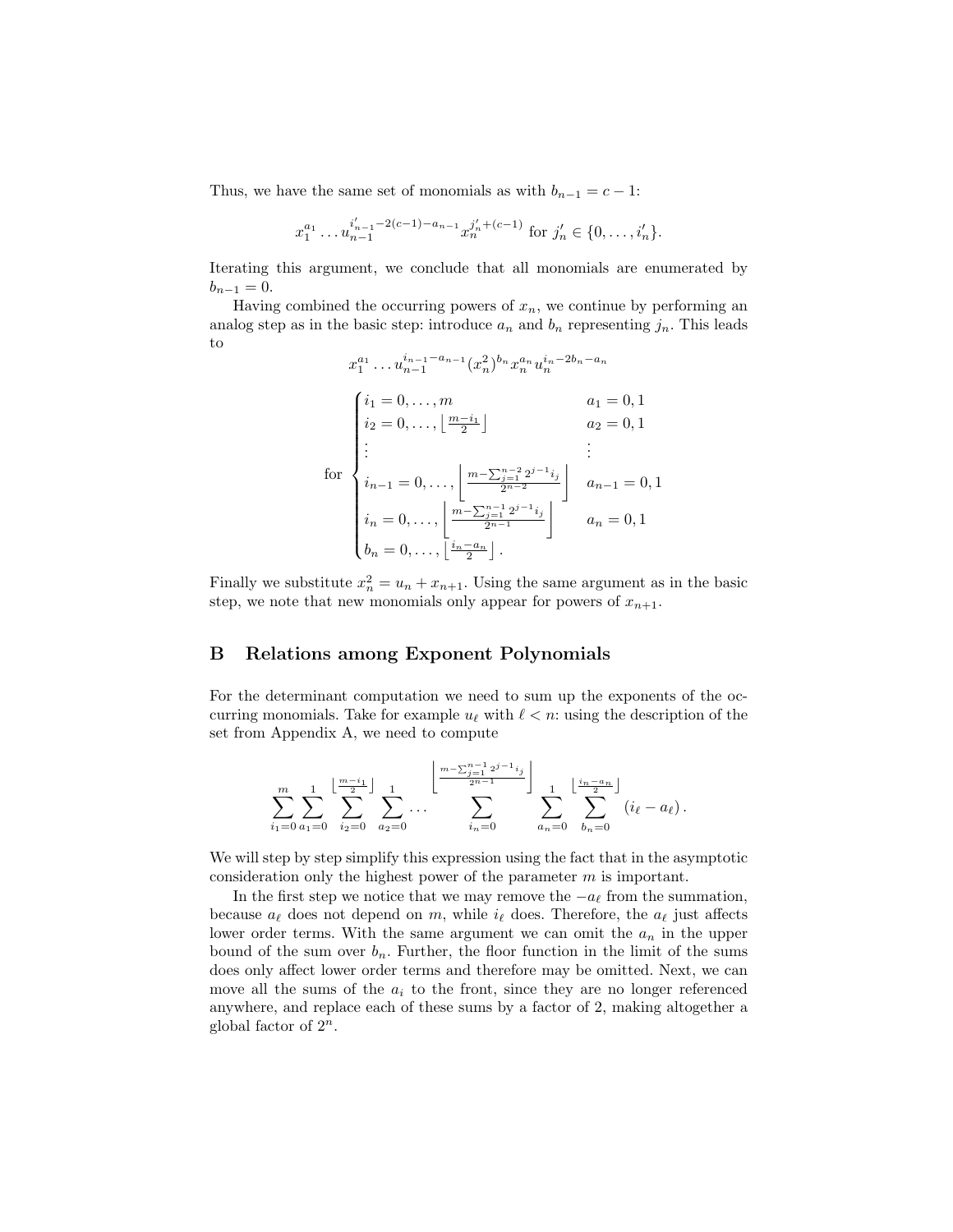For further simplification of the expression, we wish to eliminate the fractions that appear in the bounds of the sums. To give an idea how to achieve this, consider the expression

$$
\sum_{i_1=0}^m \sum_{i_2=0}^{\frac{m-i_1}{2}} i_2.
$$

Our intuition is to imagine an index  $i_2'$  of the second sum that performs steps with a width of 2 and is upper bounded by  $m - i_1$ . To keep it equivalent, we have to compute the sum of over all integers of the form  $\left|\frac{i'_2}{2}\right|$ . However, when changing the index to  $i'_2$ , the sum surely does not perform steps with width 2. I.e. we count every value exactly twice. Thus, to obtain a correct reformulation, we have to divide the result by 2. Note that asymptotically we may omit the floor function and simply sum over  $\frac{i'_2}{2}$ .

In the same way we are able to reformulate all sums from  $i_1$  to  $i_n$ . For better readability we replaced  $i'_j$  with  $i_j$  again.

$$
2^{n} \cdot \frac{1}{2} \cdot \frac{1}{4} \cdot \ldots \cdot \frac{1}{2^{n-1}} \sum_{i_1=0}^{m} \sum_{i_2=0}^{m-i_1} \ldots \sum_{i_n=0}^{m-\sum_{j=1}^{n-1} i_j} \sum_{b_n=0}^{\frac{i_n}{2^n}} \frac{1}{2^{\ell-1}} i_{\ell}.
$$
 (2)

It seems to be a complicated task to explicitly evaluate a sum of this form. Therefore, we follow a different approach, namely we relate the sums over different  $i_{\ell}$ to each other. We start with the discussion of a slightly simpler observation:

Sums of the form 
$$
\sum_{i_1=0}^m \sum_{i_2=0}^{m-i_1} \dots \sum_{i_n=0}^{m-\sum_{j=1}^{n-1} i_j} i_\ell
$$
 are equal for all  $\ell \leq n$ .

An explanation can be given as follows. Imagine the geometric object that is represented by taking the  $i_j$  as coordinates in an *n*-dimensional space. This set describes an *n*-dimensional simplex, e.g. a triangle for  $n = 2$ , a tetrahedron for  $n = 3$ , etc. Considering its regular structure, i.e. the symmetry in the different coordinates, it should be clear that the summation over each of the  $i_{\ell}$  results in the same value.

In the sum of Equation (2) there is an additional inner summation with index  $b_n$  and limit  $i_n/2^n$ . For the indices  $\ell < n$  this innermost sum is constant for all values of  $\ell$  and thus with the previous argumentation the whole sums are equal for all  $\ell < n$ . We only have to take care of the leading factors, i.e. the powers of 2 that came from replacing the summation variables.

This gives us already a large amount of the exponent polynomials in the determinant expression. Namely, we are able to formulate the polynomials  $p_{\ell}$ (which is the sum over the  $i_{\ell}$ ) in terms of  $p_1$  for all  $\ell < n$ . The difference is exactly the factor  $\frac{1}{2^{\ell-1}}$  that has been introduced when changing the index from  $i_{\ell}$  to  $i'_{\ell}$ .

For the exponent polynomial of the variable  $u_n$ , however, we have to be careful because we do not compute the summation of  $i_n - a_n$ , but of  $i_n/2^{n-1}$  $2b_n - a_n$  instead  $(i_n/2^{n-1})$  since we changed the summation index  $i_n$ ). The value